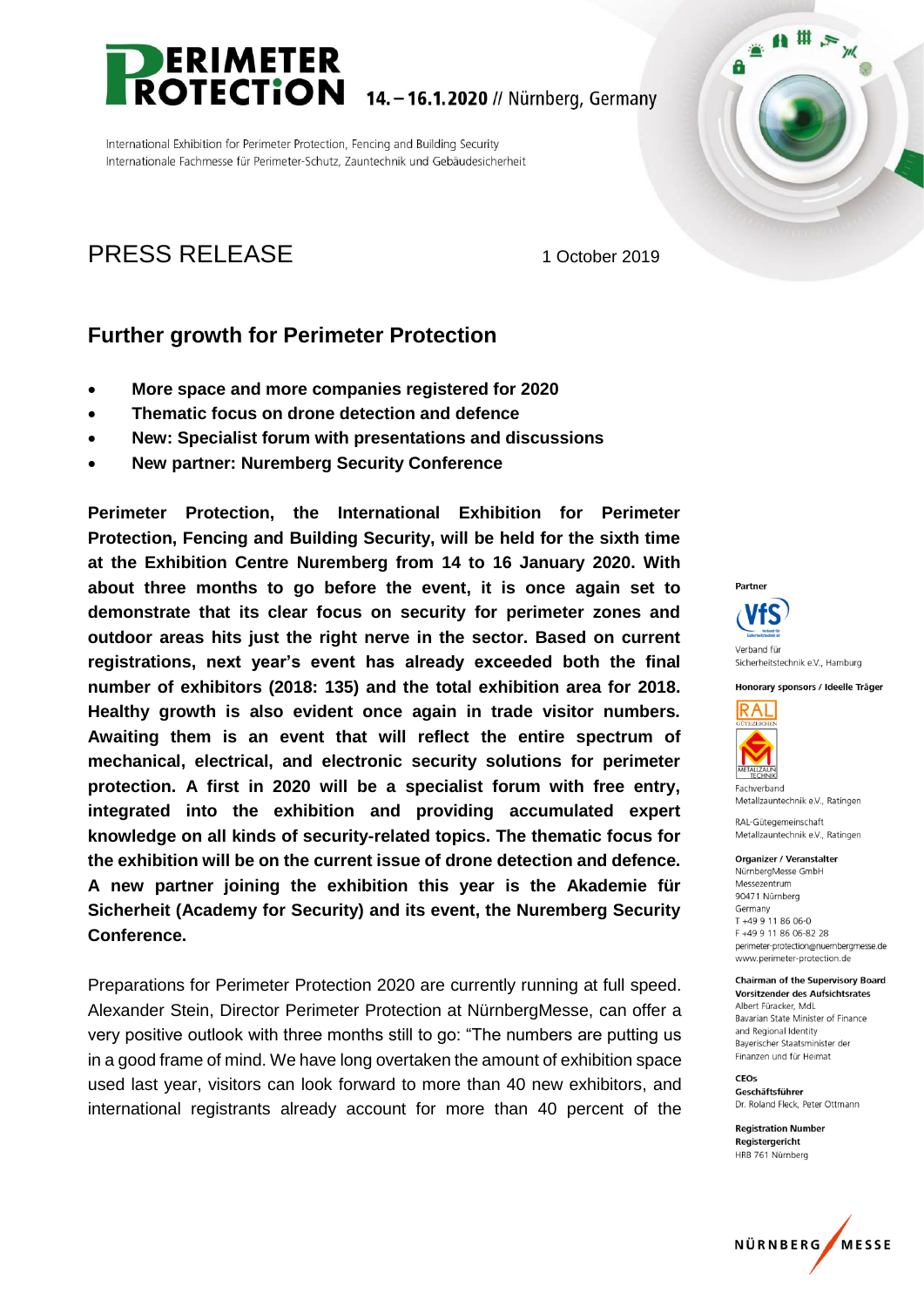

14. - 16.1.2020 // Nürnberg, Germany

International Exhibition for Perimeter Protection, Fencing and Building Security Internationale Fachmesse für Perimeter-Schutz, Zauntechnik und Gebäudesicherheit

companies that have registered. That confirms once again that our strategy is just right for the European market." Something that is only of tangential interest at other exhibitions is a key focus in Nuremberg: the fact that Perimeter Protection is the only exhibition to focus on the security of perimeter zones and outdoor areas, and presents the combination of mechanical, electrical and electronic security technology more comprehensively than any other event creates many advantages. "Of particular relevance is the intensive, personal contact both between ourselves as organizers and the industry, and between the experts and decision-makers," Stein continues. "By clearly focusing the exhibition in this way, we ensure a high level of quality and avoid missing any of our targets. In 2018, for example, 91 percent of the trade visitors were directly involved in the decision-making processes within their companies. For an exhibition, that represents huge value. We know exactly what moves the industry and can home in on the latest topics of interest, thanks also to our honorary sponsor, of course, the Gütegemeinschaft Metallzauntechnik (Metal Fence Technology Association), and our partner, the Verband für Sicherheitstechnik (Association for Security Technology, VfS)."

#### **Thematic focus on drone detection and defence**

One of these special topics is the monitoring and securing of air space against unmanned flying objects. In response to the massive growth in drones and their range of abilities, the field of drone detection and defence has been selected as the thematic focus for Perimeter Protection 2020, offering comprehensive information on recognising, identifying and defending against drones.

### **New: Specialist forum reports on latest developments in the industry**

Established in collaboration with VfS, the new specialist forum at Perimeter Protection 2020, integrated into the main exhibition, will offer even more expert knowledge in condensed form in a single location. It will provide an opportunity to discuss topics of current interest, innovative approaches and novel solutions in the areas of perimeter protection, fencing and building security with prominent industry experts on all three days of the exhibition. The programme ranges from process optimisation through the use of perimeter systems to demands on access protection and access barriers, innovations involving drones, detection systems, remote servicing and integrated security solutions. Additional



 $\mathbf{A}$  #  $\mathbf{B}$